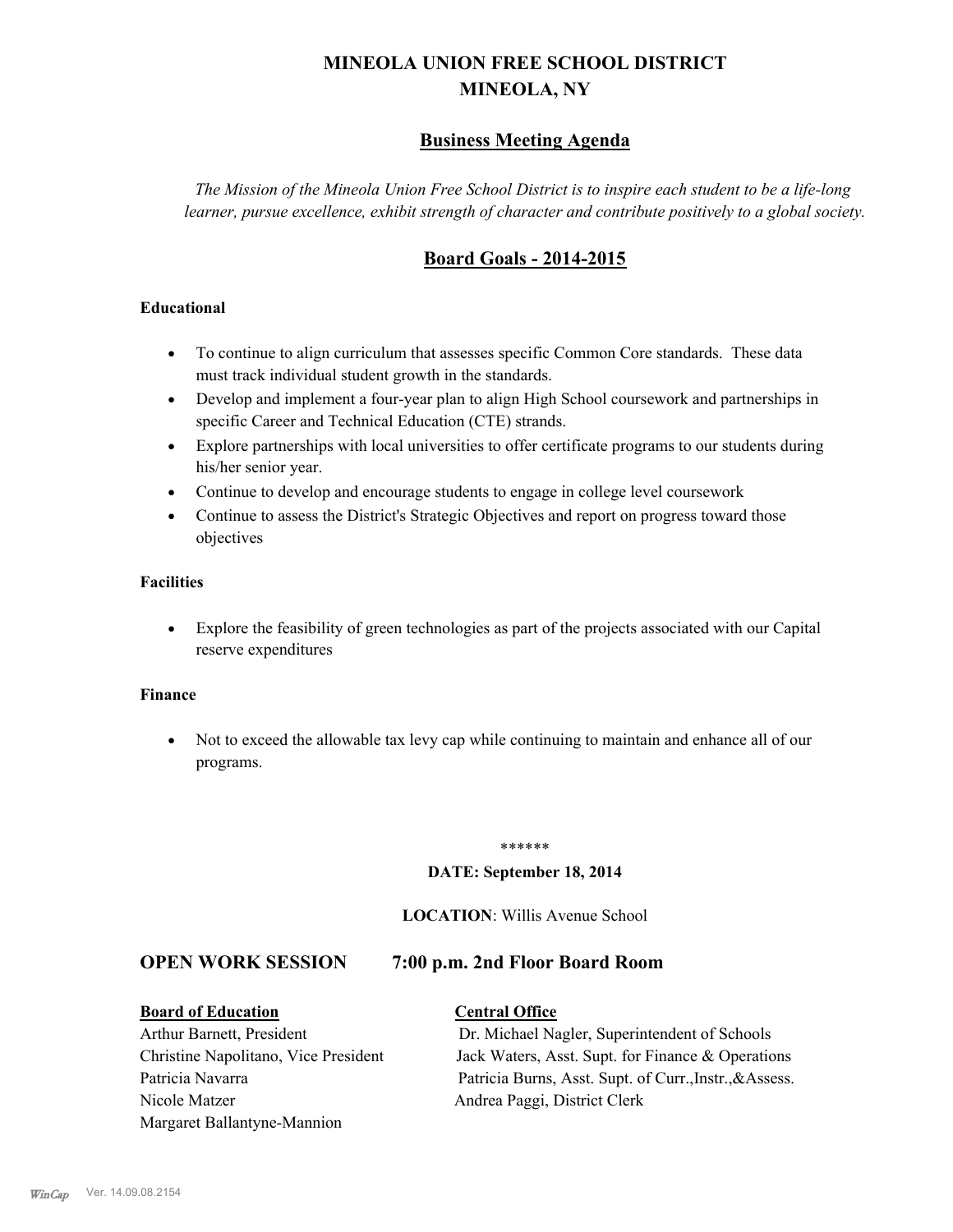**A. Call to Order** 

**B. Pledge of Allegiance**

**C. Reading of Mission**

**D. Moment of Silent Meditation**

**E. Dais & Visitor Introductions**

**F. High School Student Organization Report**

#### **G. BOE Reports**

**a. Comments from Board Trustees**

**b. Comments from Board President**

**c. Comments from Superintendent**

**H. Old Business**

**I. New Business**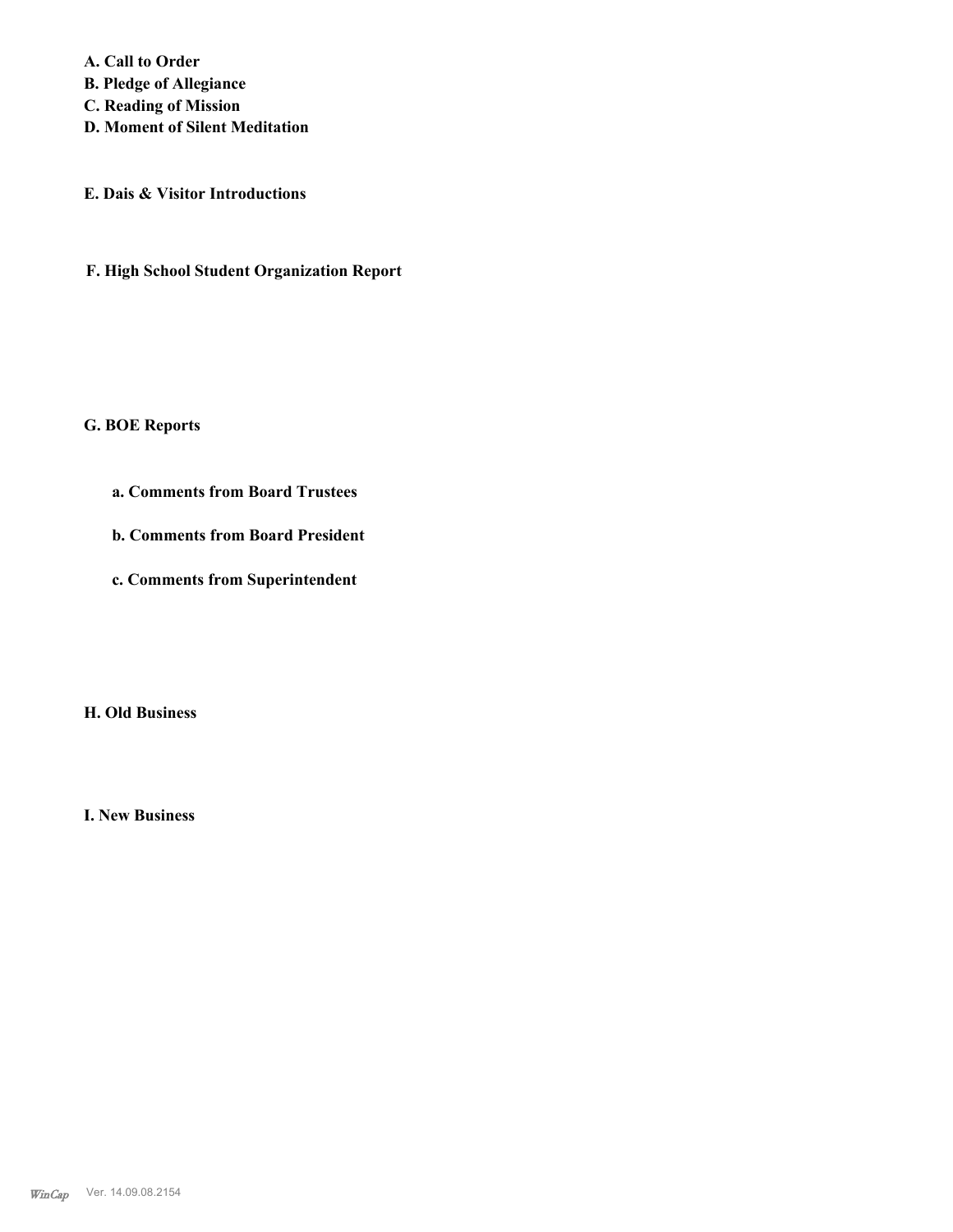#### **J. Consensus Agenda**

**RESOLUTION # 16 - BE IT RESOLVED** that the Board of Education approves the consensus agenda items J.1.a. through J.5.c.2., as presented.

| <b>Motion:</b><br>Second: |     |
|---------------------------|-----|
| Yes:                      | No: |
|                           |     |
|                           |     |
|                           |     |
|                           |     |
| Passed:                   |     |

#### 1. **Instruction**

- a. Resignation(s)
- That the Board of Education accepts the resignation of Kevin Merino, Marching Band Guard Coach, effective September 10, 2014. 1.
- b. Leave(s) of Absence/Child Rearing
- That the Board of Education grants a request to Maureen Mekeel, Occupational Therapist, for a Leave of Absence, for child-rearing purposes, using accumulated sick days, starting approximately November 27, 2014. 1.
- c. Appointments Instruction
- The Board of Education approves the appointment of Elizabeth Gazzini, to the position of part time /hourly paid Special Education Teacher at Jackson Avenue, effective September 1, 2014 with a salary of \$55.32 per hour. 1.
- The Board of Education approves the appointment of Diane Rodocker, to the position of Speech Teacher for the Extended School Day/Social Development Program for the 2014-2015 school year. Salary: \$55.32 per hour. 2.
- The Board of Education approves the appointment of Jillian Vento, to the position of Special Education Teacher for the Extended School Day/Social Development Program for the 2014-2015 school year. Salary: \$55.32 per hour. 3.
- The Board of Education approves the appointment of Gina Amzler, to the position of Special Education Teacher for the Extended School Day/Social Development Program for the 2014-2015 school year. Salary: \$55.32 per hour. 4.
- The Board of Education approves the appointment of Brian Zorn, to the position of Special Education Teacher for the Extended School Day/Social Development Program for the 2014-2015 school year. Salary: \$55.32 per hour. 5.
- The Board of Education approves the appointment of Kathryn Haberman, to the position of Teacher Sub for the Extended School Day/Social Development Program for the 2014-2015 school year. Salary: \$55.32 per hour. 6.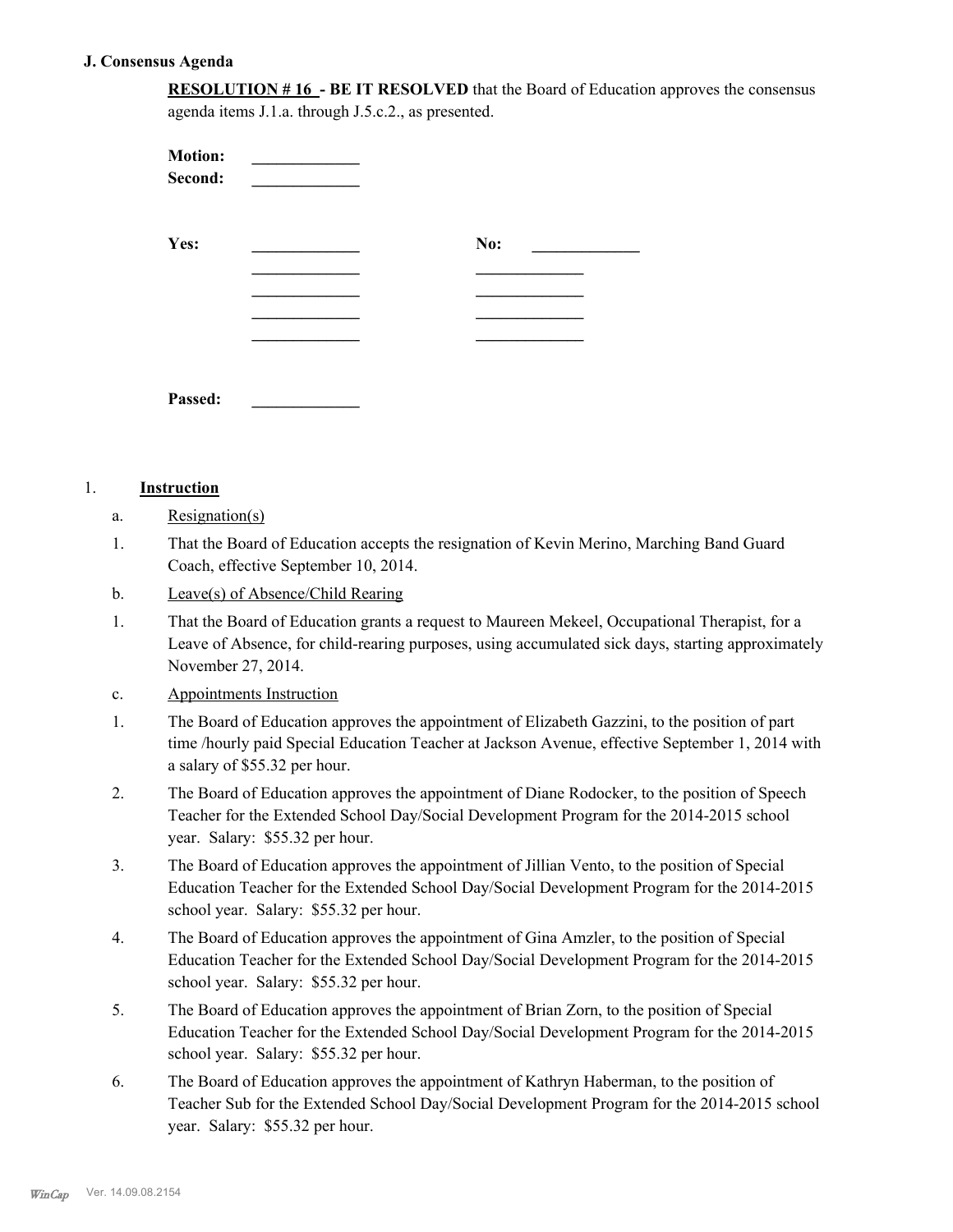The Board of Education approves the appointment of Alyssa Puccio, to the position of Teacher Sub for the Extended School Day/Social Development Program for the 2014-2015 school year. Salary: \$55.32 per hour. 7.

Appointment(S) Sub Teacher per diem d.

> The Board of Education accepts the following individual(s) as Per Diem Substitute Teacher(s) for the current school year, at a daily rate of \$100.00 per day; and retirees at a daily rate of \$125.00 per day.:

|     | <b>EMPLOYEE NAME</b>       | <b>EMPLOYEE CERTIFICATION</b>                           |
|-----|----------------------------|---------------------------------------------------------|
| 1.  | Jaime M. Becker            | PreK - Grade 6                                          |
| 2.  | Jennifer L. Brown          | Early Childhood(B-2), Childhood Ed(1-6), Literacy(B-6)  |
| 3.  | Laura Bruder               | Nursery/K/Grades 1-6                                    |
| 4.  | Sidney Burgreen - Retiree  | Nursery/K/Grades 1-6                                    |
| 5.  | Maria Ciaravino            | PreK - Grade 6                                          |
| 6.  | <b>Beverly Coleman</b>     | Spanish 7-12                                            |
| 7.  | Mary Pryor                 | Social Studies 7-12                                     |
| 8.  | Cindy Costa-Lopes          | PreK - Grade 6                                          |
| 9.  | Stefanie Cristina          | Childhood Ed (1-6)                                      |
| 10. | Maureen Cromwell - Retiree | Nursery - Grade 6                                       |
| 11. | Laura Darmstadt            | SWD $(1-6)$ , Childhood Ed $(1-6)$                      |
| 12. | Maria DeAngelis            | N-6, Special Ed                                         |
| 13. | Lorelle Delia              | PreK-6, Reading                                         |
| 14. | Laura Doherty              | Art                                                     |
| 15. | Allison M. Doyle           | Early Childhood & SWD(B-2), Childhood Ed & SWD(1-6)     |
| 16. | Madeline R. Dressner       | Childhood Ed (1-6)                                      |
| 17. | Melissa Fusco              | Mathematics 7-12                                        |
| 18. | Mary Ann Havron - Retiree  | Nursery/K/Grades 1-6                                    |
| 19. | Susan M. Kingsepp          | PreK-6, Business & Distributive Education               |
| 20. | Hyman Krebs - Retiree      | Nursery/K/Grades 1-6                                    |
| 21. | Sherry Leibowitz - Retiree | Nursery/K/Grades 1-6, Reading                           |
| 22. | Eileen M. Lusardi          | Nursery/K/Grades 1-6                                    |
| 23. | Dana N. McDonough          | Childhood Ed $(1-6)$ , SWD $(1-6)$                      |
| 24. | Marcella A. McHale         | Nursery/K/Grades 1-6, Special Education                 |
| 25. | Christina R. Medina        | Childhood Education (Grades 1-6)                        |
| 26. | Matthew C. Miller          | Childhood Education (Grades 1-6)                        |
| 27. | <b>Christine Mulrooney</b> | Nursery/K/Grades 1-6                                    |
| 28. | Julia R. Novak             | Special Education                                       |
| 29. | Nicholas Pontolillo        | English 7-12                                            |
| 30. | Alyssa V. Puccio           | Childhood Ed (1-6), SWD (1-6)                           |
| 31. | Allyson L. Reynolds        | Physical Education                                      |
| 32. | Jeannette E. Robinson      | Nursery/K/Grades 1-6                                    |
| 33. | Arielle R. Sandler         | Childhood Ed & SWD(1-6), Early Childhood & SWD(B-2)     |
| 34. | Maria S. Santangelo        | Home Ed, Health, Business                               |
| 35. | Abbe J. Sargeant           | Physical Education, Health                              |
| 36. | Courtney Schmaeling        | Music                                                   |
| 37. | Ana Senra-Silva            | Biology 5-6 & 7-12, General Science 7-12                |
| 38. | Diane Serafin              | Physical Education                                      |
| 39. | Ilyssa J. Shurgin          | Physical Education                                      |
| 40. | Jacqueline D. Siegel       | SWD(B-2)&(1-6), Early Childhood(B-2), Childhood Ed(1-6) |
| 41. | <b>Briana Sloper</b>       | SWD (1-6), Childhood Ed (1-6)                           |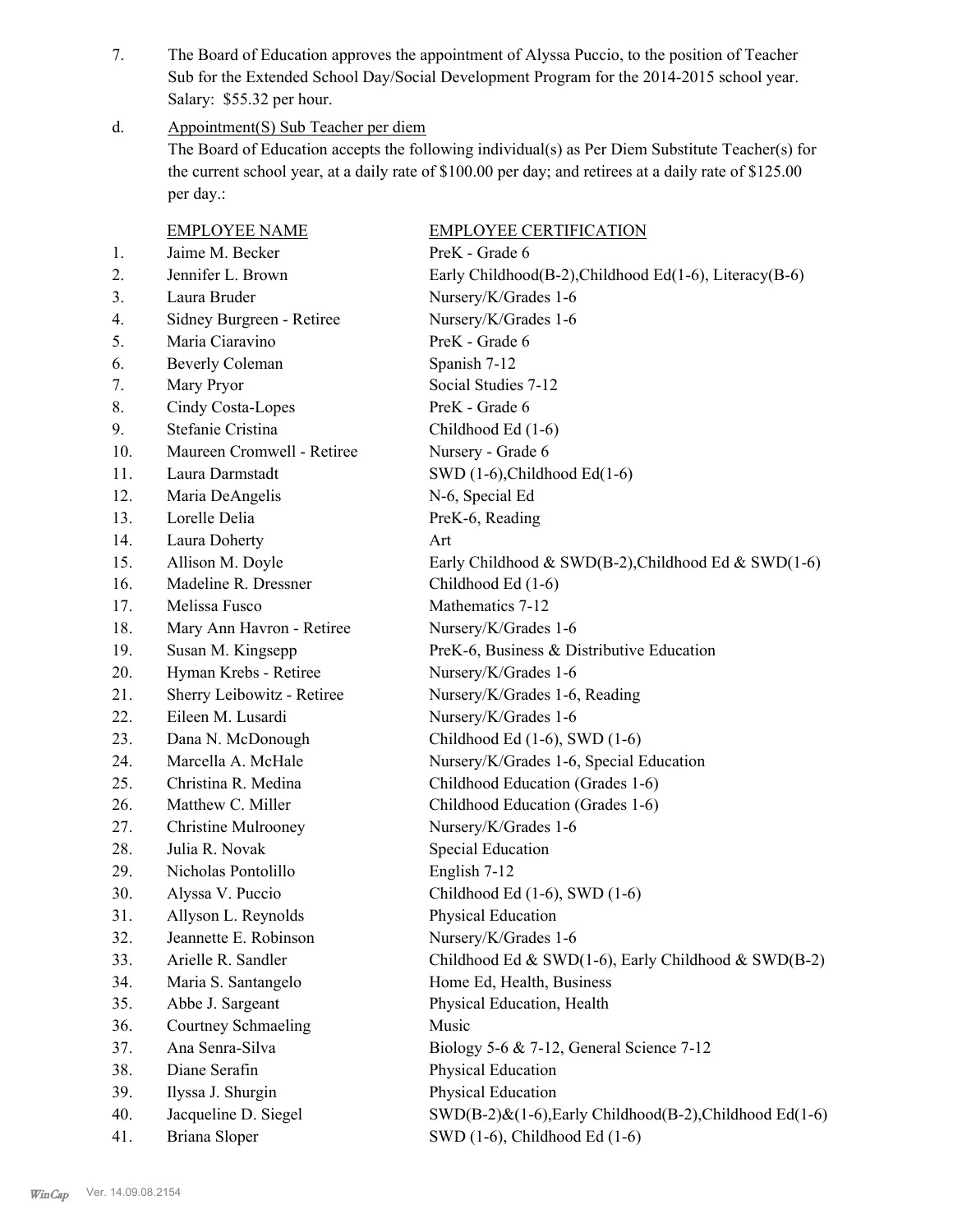EMPLOYEE NAME EMPLOYEE CERTIFICATION 42. Kaitlin M. Smith English 7-12, ELA 5-6 43. Casey K. Tierney PreK - Grade 6 44. Nicholas Tonini Physical Education 45. Nicole K. Wissler Early Childhood(B-2), Childhood Ed(1-6) 46. Daniel Zarchy Social Studies 7-12 47. Dena Zornberg Physical Education 48. Alicia M. Zounek Art 49. James Dunlop Childhood Education (1-6), Literacy (B-6) 50. Donna Hasan - Retiree Nurse 51. Mary Phelan ESL 52. Tilia Erreich - Retiree Nursery - Grade 6, Special Education e. Appointment(S) Perm Sub

The Board of Education approves the appointment of Ana Senra-Silva, to the position of Permanent Substitute Teacher at a daily rate of pay, \$100.00. 1.

#### Appointment(s) Coaches f.

That the Board of Education approves the appointment of the following coaches for the current school year:

| <b>POSITION</b>  | EMPLOYEE NAME      | <b>STEP</b> | <b>STIPEND</b>   |
|------------------|--------------------|-------------|------------------|
| Athletic Trainer | Kevin M. LaPlatney |             | \$38.43 per hour |

#### 2. **Instruction: Contracted**

a. That the Board of Education approves the Instructional Services Agreement between the Center for Developmental Disabilities and the Mineola UFSD for the 2014- 2015 school year.

b. That the Board of Education approves the Individual Related Services Agreement between Deborah J. Bousquet and the Mineola UFSD for the 2014- 2015 school year.

c. That the Board of Education approves the Instuctional Services Agreement between Developmental Disabilities Institute and the Mineola UFSD for the 2014- 2015 school year.

d. That the Board of Education approves the Individual Provider Services Agreement between Carol A. Sullivan, M.S. CCC and the Mineola UFSD for the 2014- 2015 school year.

e. That the Board of Education approves the Individual Provider Services Agreement between Richard Navon, M.D. and the Mineola UFSD for the 2014- 2015 school year.

f. That the Board of Education approves the Instructional Services Agreement between Mill Neck Manor School for the Deaf and the Mineola UFSD for the 2014- 2015 school year.

g. That the Board of Education approves the Special Education Services Contract for a Parentally Placed student between East Williston UFSD and the Mineola UFSD for the 2014- 2015 school year.

h. That the Board of Education approves the Medical Services Agreement between Winthrop Pediatric Associates, P.C. and the Mineola UFSD for the 2014- 2015 school year.

#### 3. **Instruction: Student Actions**

That the Board of Education approves the arrangement of a nine-day High School trip to Italy, in which student will leave New York either February 13, 2015 or February 14, 2015. Students may miss one day of school on February 23, 2015 and students will cover the trip cost. a.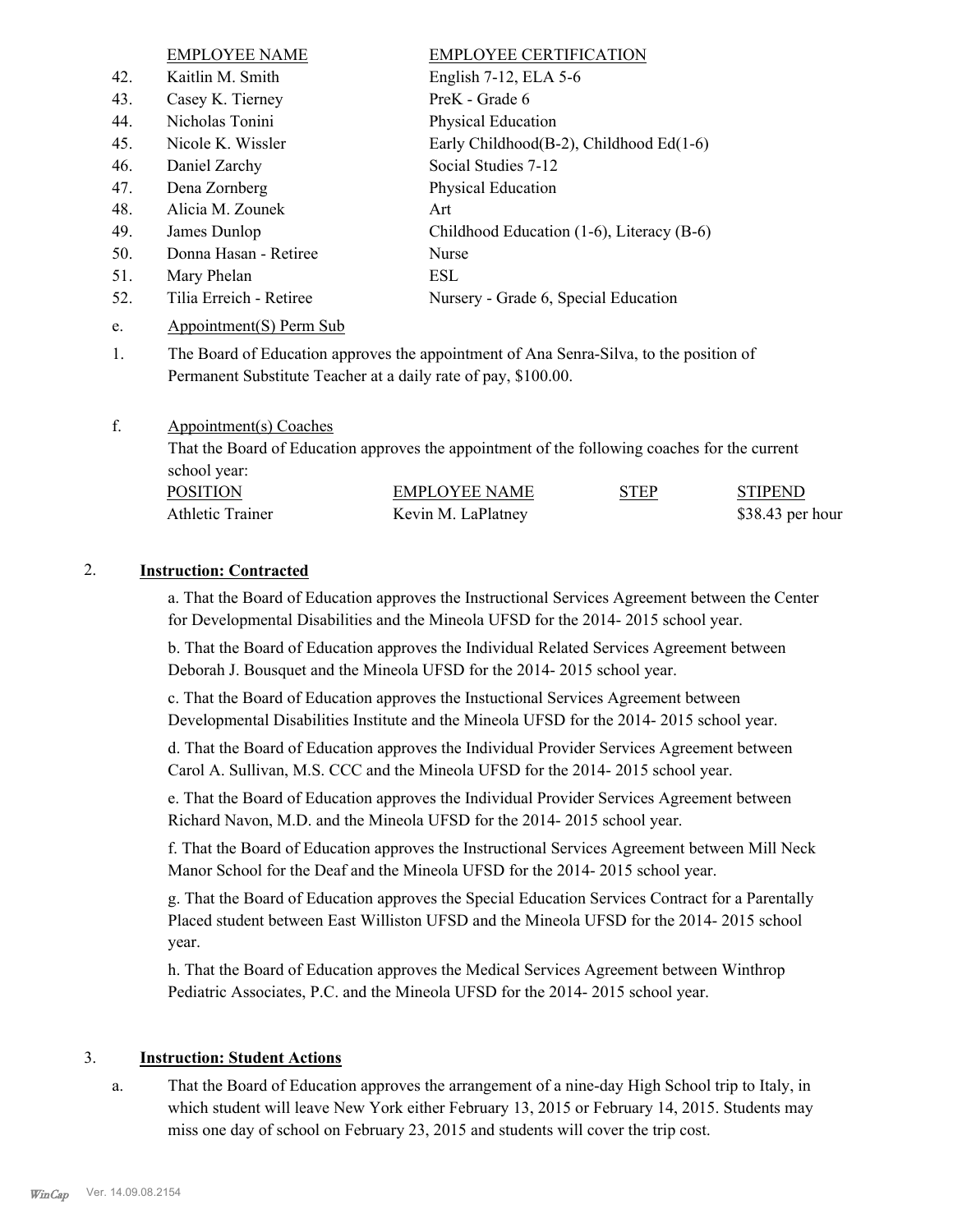# 4. **Civil Service**

- a. Resignation(s)
- That the Board of Education accept the resignation of Christine Flynn, part time Teacher Aide at the High School, effective September 5, 2014. 1.
- That the Board of Education accept the resignation of Evangeline Billiris, part time Teacher Aide at Jackson Avenue, effective September 2, 2014. 2.
- That the Board of Education accept the resignation of Donna M. Renda, part time Lunch Aide at Hampton Street School, effective September 2, 2014. 3.
- b. Appointments
- That the Board of Education approve the appointment of Andrew Greenberg, to the position of part time Lunch Aide at Hampton Street School, effective September 15, 2014. Salary is \$13.74 per hour on Step 1. 1.
- That the Board of Education approve the appointment of Kristina Bilello, to the position of part time Lunch Aide at the Jackson Avenue School, effective 09/10/2014. Salary is \$13.74 per hour on Step 1. 2.
- That the Board of Education approve the appointment of Michael Grabow to the position of Cleaner Sub, effective September 19, 2014. 3.
- That the Board of Education approve the appointment of Jefferson Giron, to the position of Cleaner Sub, effective September 19, 2014. Salary is \$12.25 per hour. 4.
- That the Board of Education approve the appointment of Gonzalo Giron, Jr., to the position of Cleaner Sub, effective September 19, 2014. Salary is \$12.25 per hour. 5.
- That the Board of Education approve the appointment of Jeanne Barry, to the position of part time Lunch Aide at Hampton Street School, effective September 15, 2014. Salary is \$13.74 on Step 1. 6.
- c. Leave(s) of Absence
- That the Board of Education approve a paid Medical Leave of Absence to Kim Baker, Head Mechanic in Transportation, due to surgery, effective October 24, 2014 through January 24, 2015. 1.
- That the Board of Education approve a paid Medical Leave of Absence to Kenneth Williams, Custodian at Hampton Steet School, due to surgery, effective September 16, 2014, until further notice. 2.
- d. Resignation(s)
- That the Board of Education accept the resignation with regret, of Alzira Goncalves, Teacher Aide at the Middle School, for the purpose of retirement, effective September 20, 2014. 1.
- e. Leave(s) of Absence
- That the Board of Education grant a request to Helena Ruivo, part time Teacher Aide at the High School, for an Unpaid Medical Leave of Absence, from September 1, 2014 through October 31, 2014. 1.
- That the Board of Education grant a request to Niloofar Lahijani, part time Teacher Aide at Meadow Drive School, for an Unpaid Medical Leave of Absence, effective September 2, 2014 through October 31, 2014. 2.
- f. Creation of New Position
- That the Board of Education approve a new, temporary, part time clerical position for a special project for the Curriculum Office for the 2014/2015 school year. 1.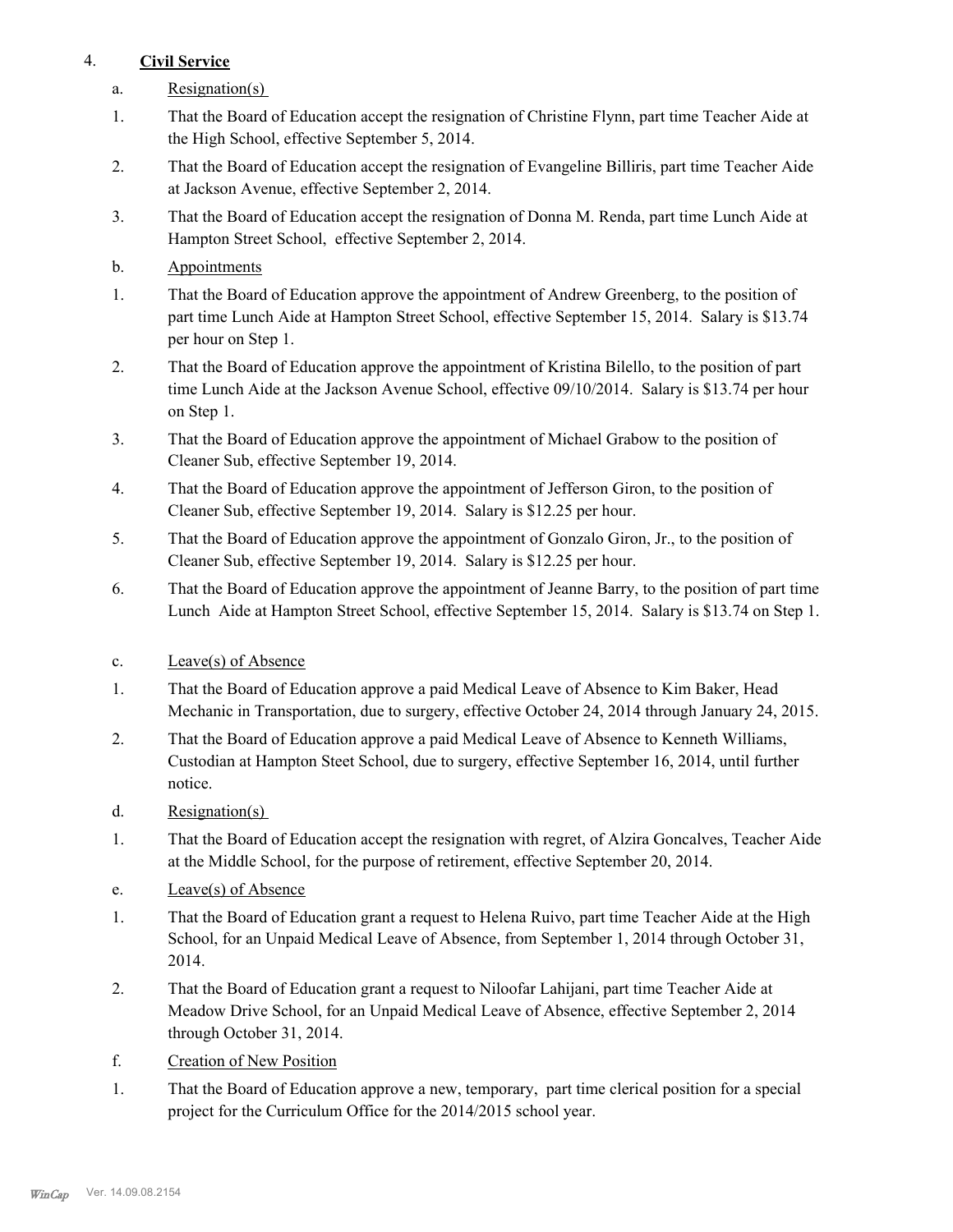Appointment(s) Extended School Day/Social Development Program That the Board of Education approves the following staff members to work in the Extended School Day/Social Development Program for the 2013-2014 school year effective September 17, 2013: g.

| <b>POSITION</b>  | <b>EMPLOYEE NAME</b> | <b>SALARY</b> | <b>LOCATION</b> |
|------------------|----------------------|---------------|-----------------|
| Teacher Aide P/T | Barbara Miller       | \$27.90       | Meadow Drive    |
| Teacher Aide P/T | Marianne Wachter     | \$20.32       | Meadow Drive    |
| Teacher Aide P/T | Kathy Polumbo        | \$20.81       | Jackson Avenue  |
| Teacher Aide P/T | Marie Sallie         | \$30.19       | Jackson Avenue  |
| Teacher Aide P/T | Lorena Romano        | \$26.55       | Jackson Avenue  |
| Teacher Aide P/T | Angela Hagan         | \$17.31       | Middle School   |
| Teacher Aide P/T | Laura P. Adams       | \$43.42       | Substitute      |
| Teacher Aide P/T | Carol Behan          | \$17.31       | Substitute      |
| Teacher Aide P/T | Rosina Sarno         | \$21.35       | Substitute      |
| Teacher Aide P/T | Marilyn Pisano       | \$27.90       | Substitute      |
| Teacher Aide P/T | Nancy Gessner        | \$20.32       | Substitute      |
|                  |                      |               |                 |

## 5. **Business /Finance**

#### a. **Treasurer's Report**

1. That the Board of Education accepts the Treasurer's report for the period ending June 30, 2014 and directs that it be placed on file.

2. That the Board of Education accepts the Treasurer's report for the period ending July 31, 2014 and directs that it be placed on file.

#### b. **Approval of Invoices and Payroll**

1. That the Board of Education accepts the Invoices and Payroll for the period ending July 31, 2014

| $A/P$ Warrant # 1 | July 16, 2014 | \$2,197,444.29 |
|-------------------|---------------|----------------|
| $A/P$ Warrant # 2 | July 30, 2014 | \$186,351.91   |
| Payables          | July 16, 2014 | \$294,004.81   |
| Payables          | July 30, 2014 | \$174,579.57   |

#### **TOTAL EXPENSES \$2,852,380.58**

PAYROLL # 1 & # 2

| General | \$1,046,103.60 |
|---------|----------------|
| F Fund  | \$126,641.43   |

**TOTAL PAYROLL \$1,172,745.03**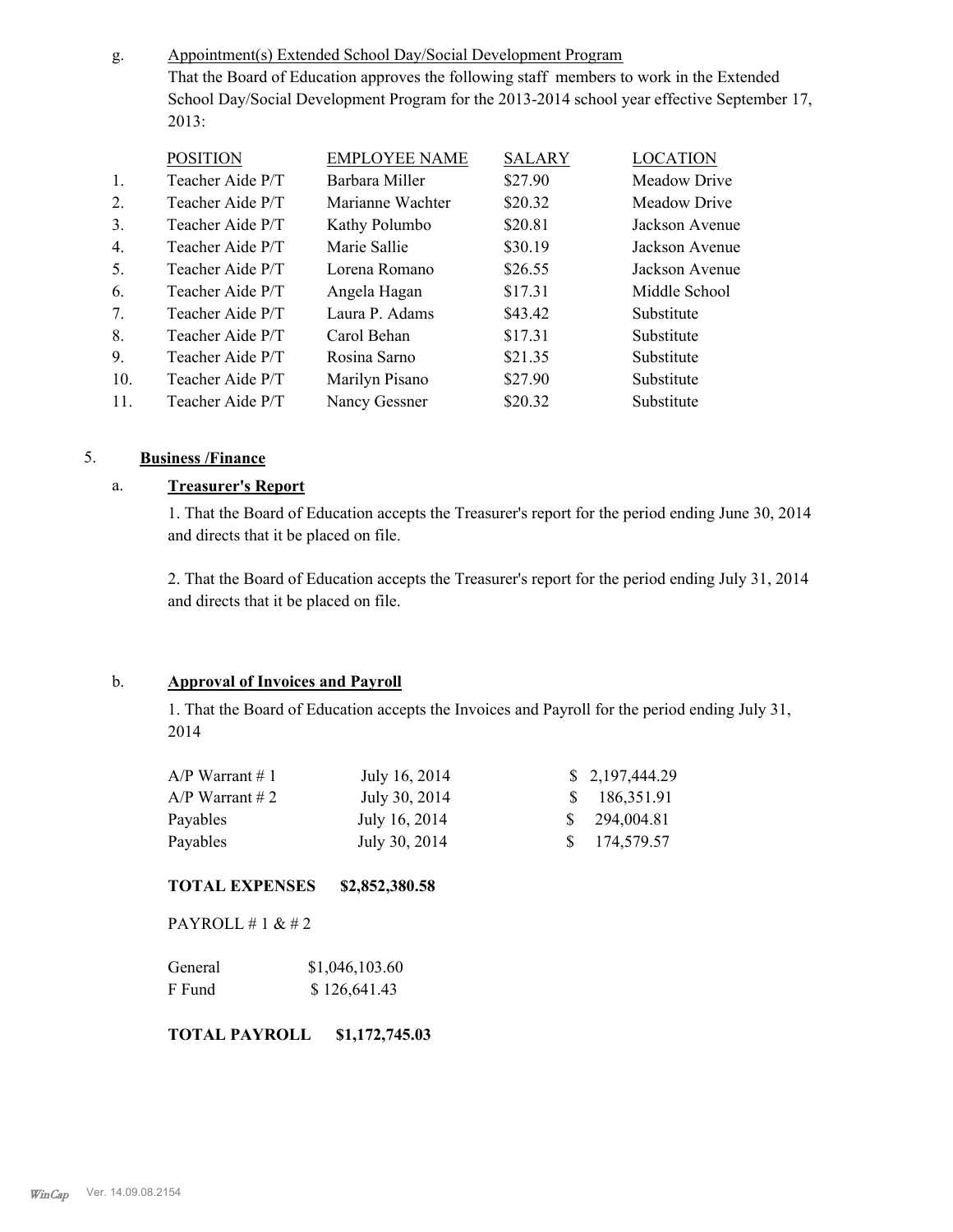2. That the Board of Education accepts the Invoices and Payroll for the period ending August 31, 2014

| Payables          | August 8, 2014  | $\frac{\$}{9}$ 47,562.36 |
|-------------------|-----------------|--------------------------|
| $A/P$ Warrant # 3 | August 13, 2014 | \$425,681.80             |
| $A/P$ Warrant #4  | August 27, 2014 | \$295,531.71             |

#### **TOTAL EXPENSES \$ 768,775.87**

PAYROLL  $# 3 \& # 4$ 

| General | \$994,895.80 |
|---------|--------------|
| F Fund  | \$142,617.43 |

#### **TOTAL PAYROLL \$1,137,513.23**

#### c. **Budget Appropriation Adjustment**

1. That the Board of Education approves the transfer of funds, in the amount of \$75,425 from Budget code: 9760 700 00 7399 to Budget code: 1325 444 00 0199 for the new Software project approved by the Board at the 9/4/14 Workshop Meeting.

2. That the Board of Education approves the transfer of funds, in the amount of \$51,600 from Budget code: 9760 700 00 7399 to Budget code: 2630 408 00 2930 for additional services to be provided by the Technology provider, CORE.

#### **K. Superintendent's Report**

Superintendent of Schools' Reports for 9/18/14 Presentations:

Superintendent Comments

**L. Public Comments**